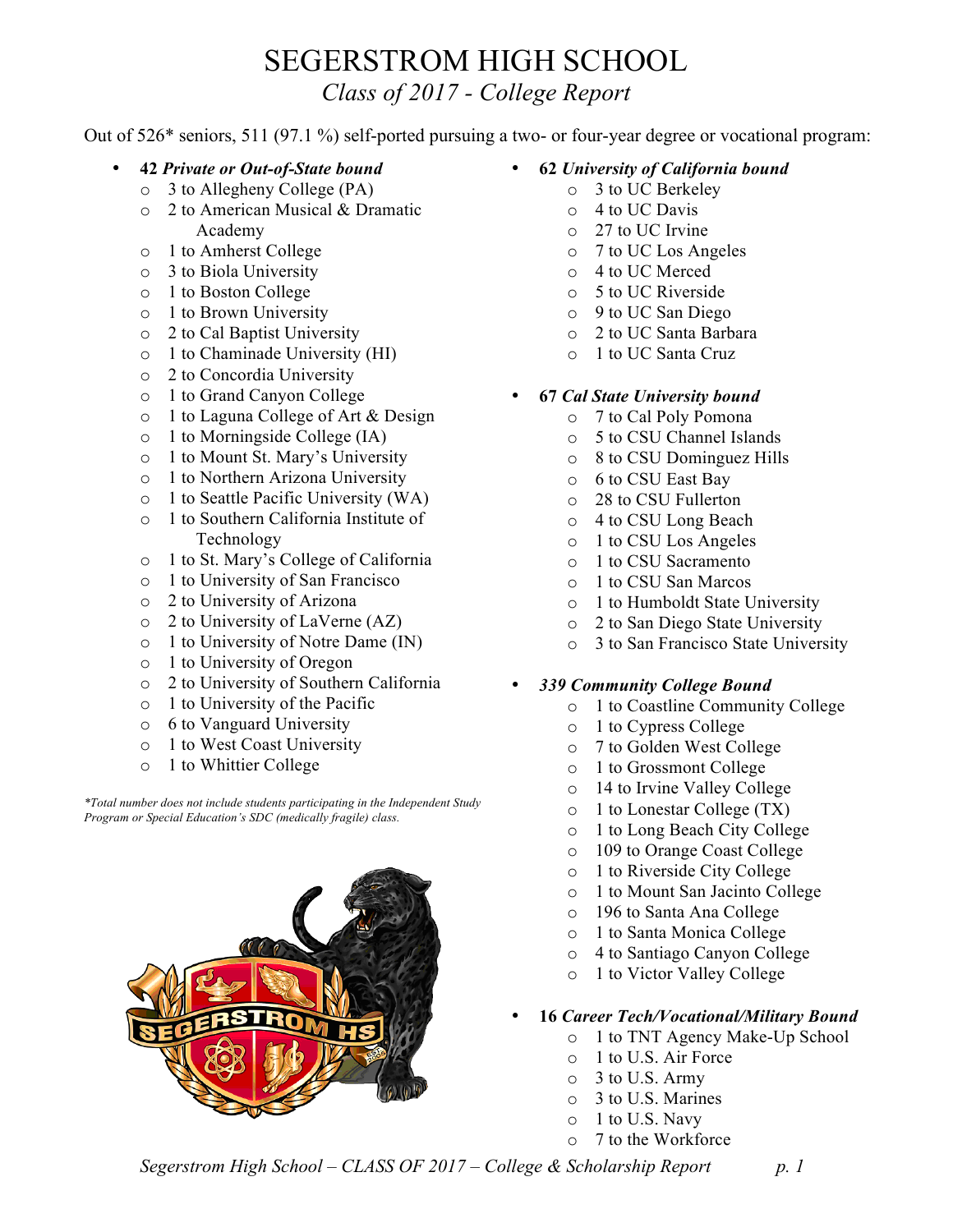## **Segerstrom HS Scholarship Report**

*This report does not include State/Federal aid or university scholarships offered to students as part of their financial aid award letter. A summary of private scholarships only.*

| <b>Adelante Scholarship (\$500/ea)</b>          | \$1,000   |
|-------------------------------------------------|-----------|
| Vuong Nguyen                                    |           |
|                                                 |           |
| Alan Trujillo                                   |           |
|                                                 |           |
| <b>American Red Cross Scholarship</b>           | \$2,500   |
| Paola Salazar                                   |           |
| Assistance League/CTEP Scholarship (\$1,000/ea) | \$4,000   |
| Jesse Jimenez                                   |           |
| Clarissa Mongcupa                               |           |
| Paul Soto-Hernandez                             |           |
| Noah Tristan                                    |           |
| <b>AVID Scholarship</b>                         | \$20,000  |
| Alejandro Aguilera \$20,000                     |           |
|                                                 |           |
| <b>AXA Advisor Scholarship</b>                  | \$2,500   |
| Jessica Martinez \$2,500                        |           |
|                                                 |           |
|                                                 |           |
| California Strawberry Scholarship               | \$500     |
| Mary Triana                                     |           |
| <b>Calvary Church Scholarship</b>               | \$4,500   |
| Alma Mendoza                                    |           |
| <b>CJ</b> Segerstrom                            | \$3,000   |
| Grace Andrade \$1,500                           |           |
| Andrez Muniz \$1,500                            |           |
| Golden Jaguar Scholarship (\$1200/ea)           | \$2,400   |
| Hector                                          |           |
| <b>Hispanic Education Endowment Fund</b>        | \$4,500   |
| Hector Bustos \$1,000                           |           |
| Mariela Rivera \$1,000                          |           |
| Esther Rodriguez \$2,500 (AVID)                 |           |
| <b>Horatio Alger State Scholarship</b>          | \$10,500  |
| Idalmis Lopez                                   |           |
| <b>LULAC Council #147</b>                       | \$500     |
| Maria Gomez                                     |           |
| Nicholas Academic Center \$5,000 ea x 4         | \$380,000 |
| Seth Chavez                                     |           |
| Natalie Corral-Gutierrez                        |           |
| Julianna Covarrubias                            |           |
| Kenia De La Cruz                                |           |
| Luis Del Pilar                                  |           |
| Dezirae Diaz                                    |           |
|                                                 |           |
| Josceline Gallegos                              |           |
| Cristina Garcia                                 |           |
| Gerardo Garcia                                  |           |
| Efrain Gonzalez                                 |           |
| Joshua Ibarra                                   |           |
| Jesse Jimenez                                   |           |
| Evelin Larios                                   |           |
| Cruz Lozano                                     |           |
| Paola Morales                                   |           |
| Rosa Ortuno                                     |           |
| Alejandra Osorio                                |           |
| Stephanie Ponce                                 |           |
| Breanna Rehm                                    |           |
|                                                 |           |

*Segerstrom High School – CLASS OF 2017 – College & Scholarship Report p. 2*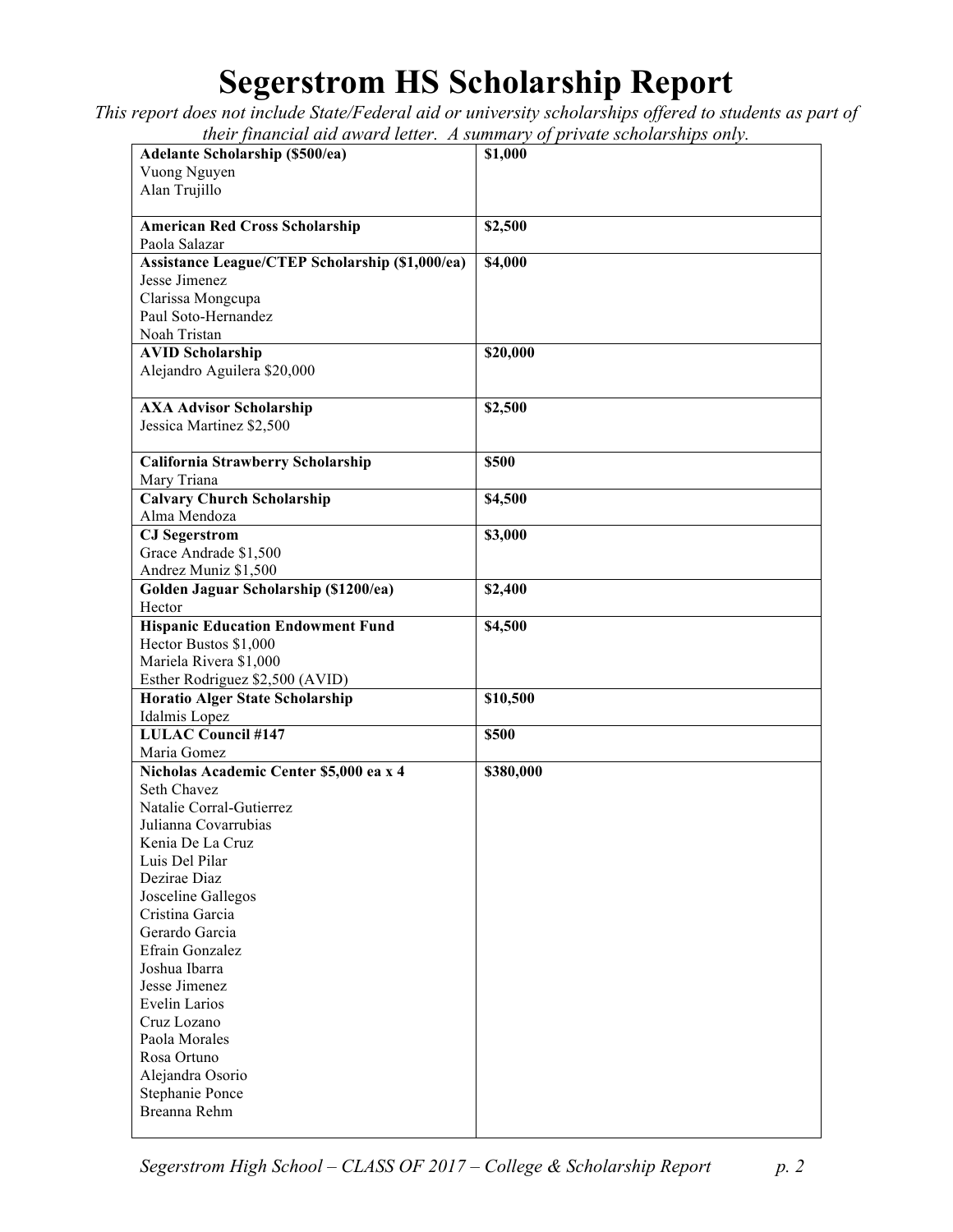| <b>OC Bar Foundation</b>                                           | \$7,250   |
|--------------------------------------------------------------------|-----------|
| Leslie Aleman \$1,000                                              |           |
| Veronica Amezola \$1,250                                           |           |
| Dezirae Diaz \$1,000                                               |           |
| Aaron Mendez \$1,000                                               |           |
| Brice Molina \$1,000                                               |           |
| Matthew Rivas \$1,000                                              |           |
| Isaac Rubalcava \$1,000                                            |           |
|                                                                    |           |
| <b>OCTA Scholarship</b>                                            | \$500     |
| Jared Cuica                                                        |           |
| PTSO Scholarship (\$500 each)                                      | \$1,000   |
| Alma Mendoza                                                       |           |
| Tina Nguyen                                                        |           |
| <b>QuestBridge National College Match</b>                          | \$200,000 |
| Idalmis Lopez                                                      |           |
| <b>Ronald McDonald House of Charities</b>                          | \$2,500   |
| Emily Le                                                           |           |
| Ronald M. Simon Scholarship (\$32,000 each)                        | \$288,000 |
| <b>Hector Bustos</b><br>Kenia De La Cruz                           |           |
| Sergio Guerrero<br>Alejandro Lezama                                |           |
| Fernando Lopez<br>Idalmis Lopez<br>Charlaine Novoa<br>Anissa Perez |           |
|                                                                    |           |
| Javier San Martin                                                  |           |
| <b>Santa Ana Chamber of Commerce</b>                               | \$1,000   |
| "Difference Makers" Scholarship                                    |           |
| Kenia De La Cruz                                                   |           |
| <b>Santa Ana Public School Administrators</b>                      | \$500     |
| Alan Trujillo                                                      |           |
| <b>Santa Ana Police Officers Association</b>                       | \$1,000   |
| Serena Ramirez-Romo \$1,000                                        |           |
| <b>Private Scholarships</b>                                        |           |
| <b>Total</b>                                                       | \$937,650 |